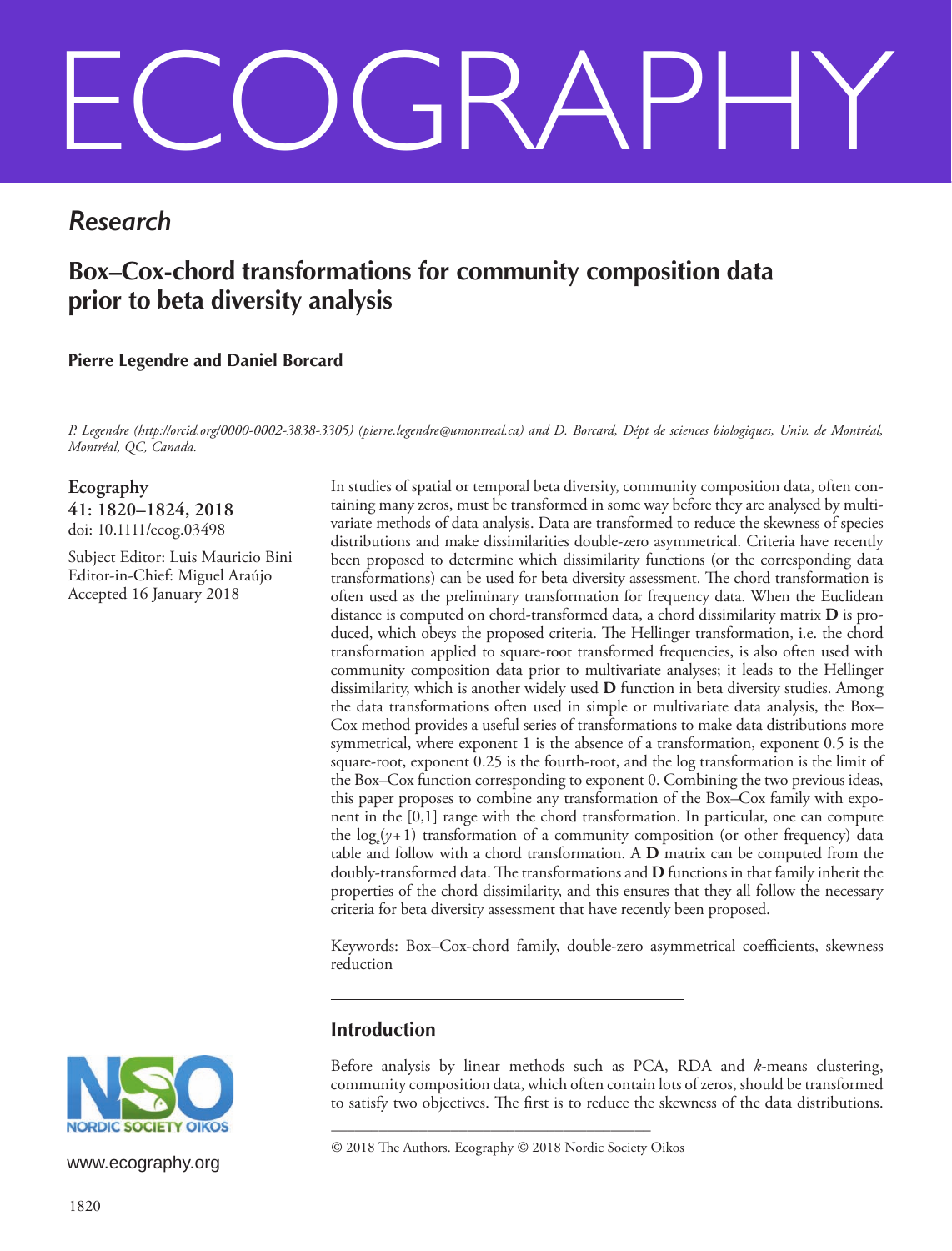The second objective is to make the dissimilarity, preserved during the analysis, double-zero asymmetrical. These two conditions are explained in the first two sections of this paper.

Satisfying these two conditions can be achieved by a family of transformations that we are proposing to call the Box–Cox-chord family, which includes some of the transformations widely used by ecologists. These transformations are the first step before computing dissimilarity indices. While investigating this family of transformations, a new approach emerged, the log-chord transformation, which fills a gap in the array of transformations that ecologists can use for the analysis of community data.

Log-chord transformed data can be used to compute a new dissimilarity function, the log-chord *D* coefficient. It combines the log transformation, which belongs to the Box– Cox family, and the chord distance. The interest of this new *D* index for ecological analysis will be discussed.

#### **Skewness reduction**

Community composition data are notorious for their highly skewed distributions. Artificial data with lognormal distributions, rounded to integers, have long been used to represent community composition data in simulation studies (Gauch and Whittaker 1972) because their skewness is comparable to that often encountered in real community data (Preston 1948). This is the reason why real community data are often log-transformed before analysis, especially when using linear models such as principal component analysis (PCA) and canonical redundancy analysis (RDA). Reducing data skewness helps disperse clouds of points in ordination and other methods of multivariate analysis, thus facilitating visualization and interpretation.

Not all ecological data are as strongly skewed as lognormal data, but for data distributions that are increasingly skewed to the right, the Box–Cox method (Box and Cox 1964) proposes a continuum of transformations that goes from exponent 1 (no transformation) to 0.5 (square root) to 0.25 (fourth root) to 0 (log transformation). The complete equation of the Box–Cox transformation is:  $f(y, \lambda) = (y^{\lambda} - 1) / \lambda$ ; the limit of this equation as *λ* approaches 0 is loge (*y*) (Box and Cox 1964).

#### **Double-zero asymmetrical** *D* **coefficients**

Ecologists have long known that untransformed (site  $\times$  species) community composition data should not be analysed using the Euclidean distance, or through methods of multivariate analysis that preserve the Euclidean distance, such as principal component analysis and redundancy analysis, where calculations are carried out in Euclidean space. This is the case, for example, with *k*-means clustering, where the sums of squared deviations from the group centroids are computed using Euclidean distances. Clear demonstrations of the difficulties encountered when using the Euclidean distance, or methods that preserve it, for the analysis of community composition data have been given by Orlóci (1978), Legendre

and Gallagher (2001) and Legendre and Legendre (2012). These authors based their demonstrations on the fact that the Euclidean distance was not a double-zero asymmetrical coefficient, which led to contradictory results and aberrant distance matrices when applied to real or simulated community composition data sets. For example, the Euclidean distance may produce *D* values indicating that sites with no species in common are closer (i.e. less dissimilar) to each other than sites that share most or all of their species.

On the contrary, in coefficients that have the property of double-zero asymmetry, the dissimilarity *D* does not change with the addition of double-zeros to the comparison of two sites, but it decreases when double-X are added, where X is any value of equal abundances other than zero. This is a formalization of the idea, known for a long time by ecologists, that the absence of a species from two sites cannot be interpreted as an indication of similarity between the sites, whereas equal abundances for a species that is present at two sites should make the dissimilarity smaller.

The Euclidean distance is also missing other properties that are necessary for sound assessment of beta diversity. Besides the double-zero asymmetry property described above, the missing necessary properties are the following (Legendre and De Cáceres 2013): 1) pairs of sites without species in common should have the largest *D* value; 2) species replication invariance, i.e. if the community composition data are repeated in two or several copies, the **D** matrix should be identical to the original **D** matrix; 3) invariance to measurement units; for example, the **D** matrix should be the same if biomass data are expressed in g or in kg; 4) a *D* function should have a fixed upper bound,  $D_{\text{max}}$ . The 14 properties investigated by Legendre and De Cáceres (2013) over 16 dissimilarity coefficients are described in Appendix 3 of their paper.

Examples of double-zero asymmetrical coefficients, listed in Legendre and De Cáceres (2013), are the chord (especially important in this paper, see next section), Hellinger, percentage difference (aka Bray–Curtis), Canberra, Whittaker, divergence, Wishart, and Kulczynski dissimilarity coefficients, plus their binary counterparts, which are the Jaccard, Sørensen and Ochiai dissimilarity indices. Legendre (2014) also found that the quantitative Ružička dissimilarity, whose binary form is the Jaccard *D* coefficient, had this property. The double-zero asymmetry property depends on the presence of a denominator in the formula of a coefficient, which induces an upper bound for the *D* value and ensures that double-zeros (that do not change the denominator) and double-X values (that do) are treated differently. The Euclidean and Manhattan distance formulas, for example, have no denominator; for that reason, they do not have fixed upper bounds and they are double-zero symmetrical.

#### **The Box–Cox-chord family of transformations**

The chord distance has been known for a long time. The chord of a circle was described in Book III of Euclid's Elements (in ancient Greek: Στοιχεῖα, Stoicheia) about 300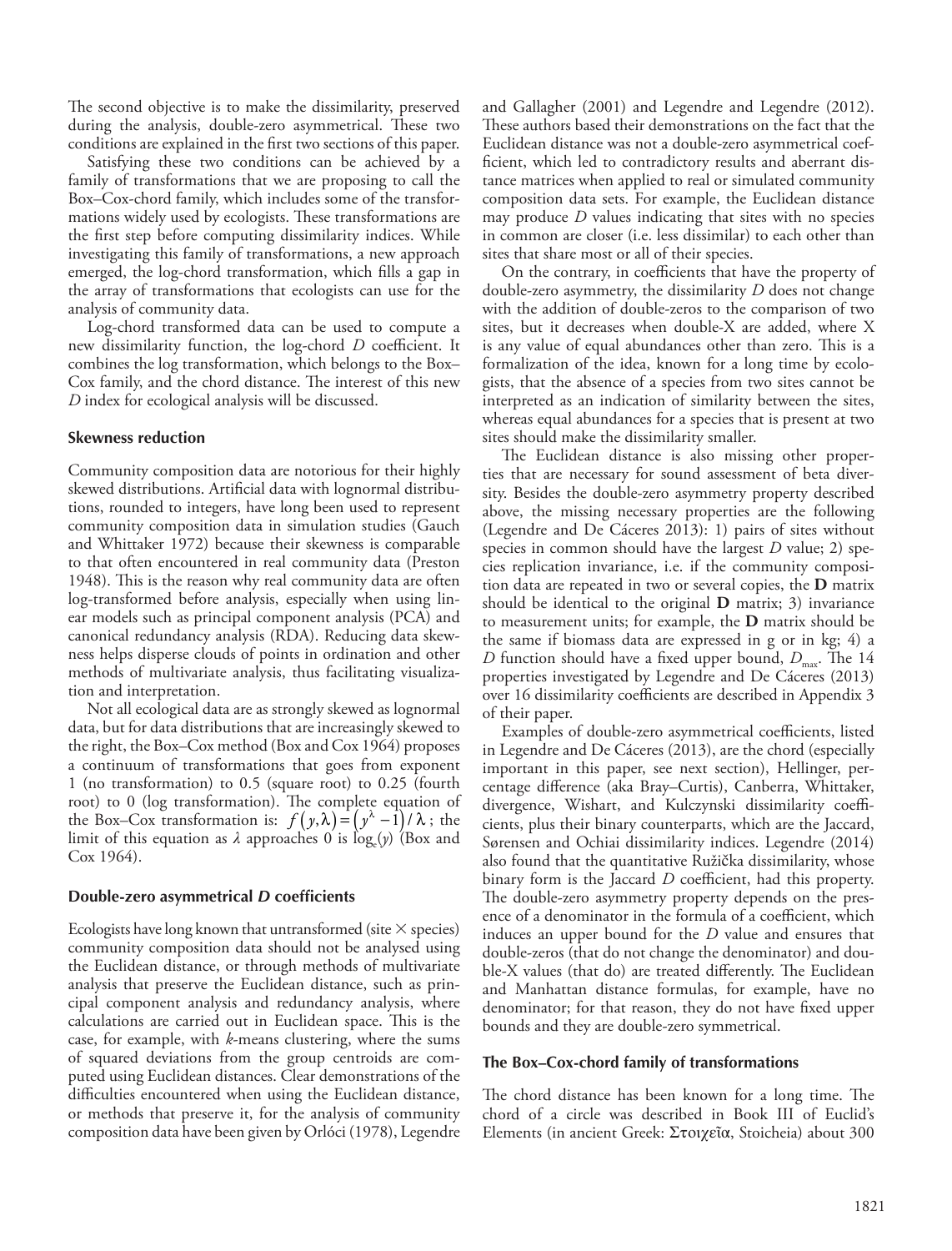BC. The chord distance was used by Hipparchus of Nicaea (190 to 120 BC) and, later, by Claudius Ptolemy (100 to 170 AD) to compute the first trigonometric tables, which were applied by these astronomers to calculate the motion of celestial bodies. The chord distance was first applied to community composition data by Orlóci (1967).

The same year, Cavalli-Sforza and Edwards (1967) proposed a variant of the chord distance for the analysis of genetic data, where the relative frequencies are square-rooted before being used in the chord distance formula. The result is not the chord distance of Orlóci (1967) but the Hellinger distance, often used by ecologists, as shown below. To our knowledge, this difference has never been mentioned in the literature. During the past 50 yr, ecologists and geneticists may have thought that the chord distances they were using were the same, but that was not the case. In the version of the chord distance described in their paper, Cavalli-Sforza and Edwards (1967) further divide the computed distances by  $\pi/2$ . This transformation facilitates interpretation of the distances in terms of gene substitution.

The Box–Cox family of transformations gave us the idea to compute the chord distance on community composition data that have been transformed with various exponents of the Box–Cox family. Here is the reasoning.

1) Untransformed community data are the same as data transformed with exponent 1. The chord distance computed on untransformed data is thus equivalent to computing that distance on data transformed with exponent 1.

2) The Hellinger distance is the chord distance applied to square-root transformed data, where the square root is exponent 0.5 in the Box–Cox family of transformations. The demonstration is the following: 1) the chord transformation formula is  $y_{ij}^{'} = y_{ij} / \sqrt{\sum_{j=1}^{p} y_{ij}^{2}}$  ; 2) let us replace  $y_{ij}$  in the formula by square-rooted data  $z_{ij} = \sqrt{y_{ij}}$ ; 3) the chord transformation formula becomes  $y_{ij}^* = z_{ij} / \sqrt{\sum_{j=1}^p z_{ij}^2}$ ; hence (4),

 $y_{ij}^{''} = \sqrt{y_{ij}} \; / \sqrt{\sum_{j=1}^{p} y_{ij}} = \sqrt{y_{ij}} \; / \sum_{j=1}^{p} y_{ij}$ *ij*  $\sum_{j=1}^{j} y_j$  $\hat{p}^{''}_{ij} = \sqrt{y_{ij}} \; / \sqrt{\sum_{j=1}^p y_{ij}} = \sqrt{y_{ij}} \; / \sum_{j=1}^p y_{ij}$  , which is the formula

of the Hellinger transformation. The chord and Hellinger dissimilarities are obtained by computing the Euclidean distance from chord and Hellinger transformed data, respectively. Taking the square root is thus a possibility before computing the chord distance. The square root reduces the asymmetry of modestly asymmetric data distributions before subjecting data to linear methods of analysis.

3) Following this line of reasoning, why not compute the chord distance on community composition data transformed with any exponent in the [0,1] interval? This paper describes the resulting log-chord transformation and distance.

## **The log-chord transformation and distance**

For data that are strongly asymmetrical, the Box–Cox family suggests that one could log-transform the data before computing the chord distance. The log transformation is the limit of the Box–Cox function when the exponent tends to 0. The novel idea of the present note is to use a chord transformation, or compute the chord distance, after having log-transformed the data.

Ecologists often apply the  $y = log_e(y + 1)$  transformation to community composition data after adding the constant 1, because species frequency data contain zeros and  $log(0) = -Infinity.$  If  $y = 0$ , the  $y' = log_e(y + 1)$  function returns the value  $y = 0$ . The log base is of no importance as long as all data in the matrix are transformed using logarithms with the same base. However, when subjecting  $log(y+1)$  transformed data to multivariate linear methods of analysis that preserve the Euclidean distance, the analysis implements the Euclidean distance, which is an inappropriate dissimilarity for community composition data, as shown in the section on Double-zero asymmetrical *D* coefficients. The main problems with this distance are that it does not have an upper bound and it is double-zero symmetrical even for  $log_e(y+1)$ transformed data.

The log-chord distance possesses the 9 necessary properties described by Legendre and De Cáceres (2013) and would thus be appropriate for beta diversity studies. This *D* coefficient combines two objectives: the log transformation makes the species distributions more symmetric, reducing the importance of the very abundant species, whereas the chord transformation produces a double-zero asymmetrical *D* coefficient, which can be used in beta diversity studies. This combination represents a fully justified use of log-transformed data in community analysis. In the computation of the log-chord distance matrix, since the chord distance is computed after the log transformation, the **D** matrix inherits all properties of the chord distance (Legendre and De Cáceres 2013, Table 2) that these authors considered important for beta diversity studies.

When applied to presence–absence data, the chord, Hellinger and log-chord distances produce the Ochiai dissimilarity, or more precisely:  $D_{\text{Hellinger}} = D_{\text{chord}} = D_{\text{log}-\text{chord}} = \sqrt{2}\sqrt{1 - S_{\text{Ochiai}}}$ where *S*<sub>Ochiai</sub> is the Ochiai similarity index (Legendre and Legendre 2012). Transformation of presence–absence data using any exponent, followed by a chord transformation and calculation of the Euclidean distance, produces the same result. All these dissimilarities have a maximum value of  $\sqrt{2}$ , reached when two sites have completely different community compositions. By opposition, for untransformed presence– absence community data, the Euclidean distance produces *p* (1 − *Simple matching similarity*) where *p* is the number of

species; it does not produce the Ochiai dissimilarity.

There were, up to now, four known ecological dissimilarities that could be computed in two steps, where the first step is a transformation of the data and the second is the calculation of the Euclidean distance. These transformations have been described by Legendre and Gallagher (2001) and are implemented in computer software, including the decostand() function of the 'vegan' package in R. The chord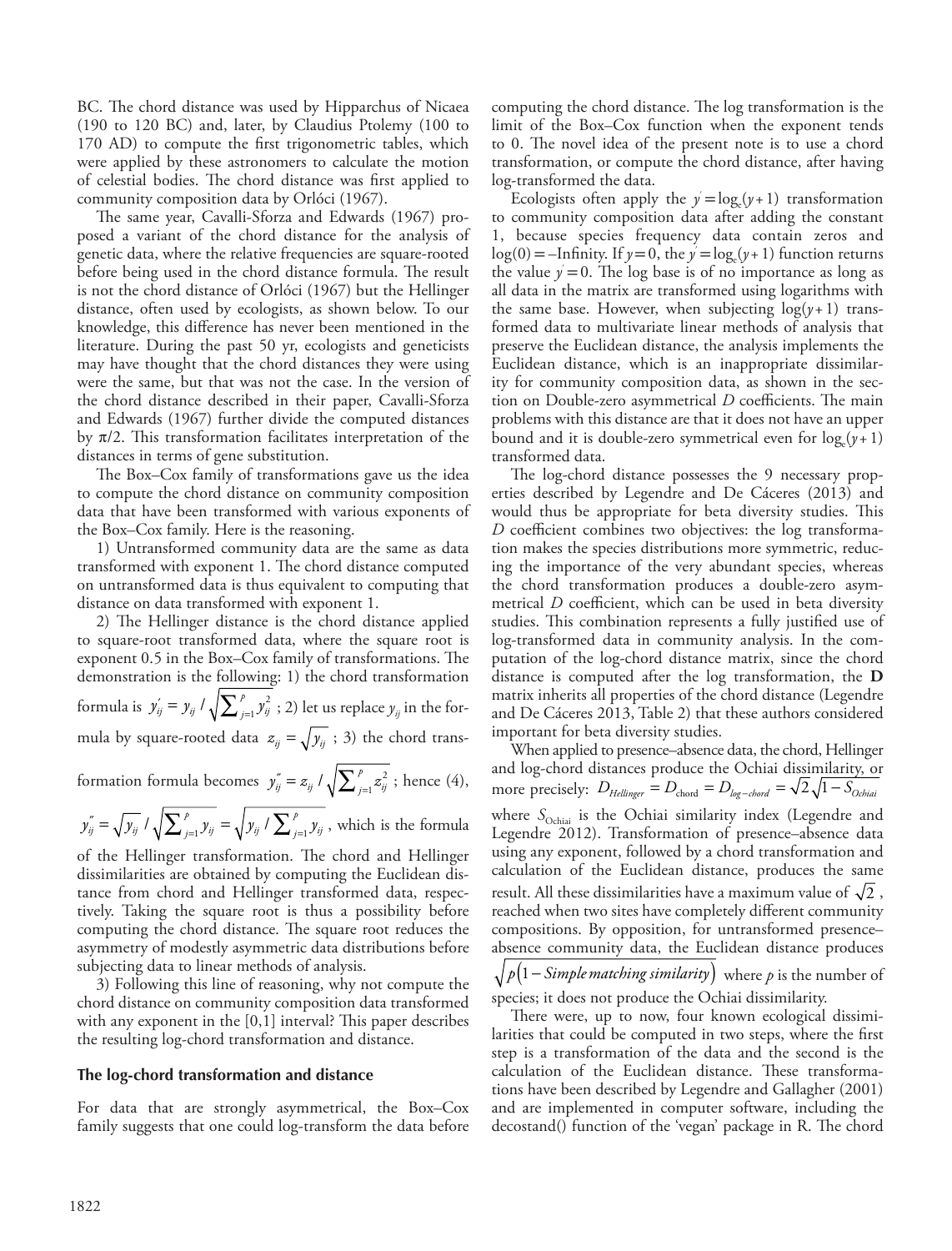transformation is one of them. It consists of dividing each frequency value in a row (site) vector by the norm, or length, of that vector. The Hellinger transformation is another; it is obtained by dividing each value in a row vector by the row sum, then taking the square root of the relative value. As shown above, the Hellinger transformation can also be obtained by taking the square root of the raw abundance data (*y*0.5) and applying the chord transformation to the squarerooted values. The last two dissimilarities in that group are based upon the profile and chi-square transformations; they do not produce distances that are fully appropriate for beta diversity studies (Legendre and De Cáceres 2013, Table 2) and will not be discussed further here.

The log-chord transformation is obtained as follows:

1) Log-transform the raw abundance data, as explained in the previous section:

$$
y_{ij}^{'} = \log(y_{ij} + 1)
$$

2) Compute a chord transformation of the log-transformed data *y*′ *ij*:

$$
log-chord\ transformation: \ y_{ij}'' = y_{ij}' / \sqrt{\sum_{j=1}^{p} (y_{ij}')^2}
$$

This double transformation is computed by function [box.](http://box.cox.chord) [cox.chord](http://box.cox.chord)(); see the Discussion section below, as well as Supplementary material Appendix 1 (example 1) and Supplementary material Appendix 4. One can stop at this point and directly use the transformed data  $y^{'}_{ij}$  as input into linear methods of analysis, such as principal component analysis (PCA), redundancy analysis (RDA) or *k*-means clustering, that preserve the Euclidean distance. The results of these analyses will preserve the log-chord distance among sites instead of the Euclidean distance. Note that the transformed data do not vary with the logarithm base because  $\log$ -transformed values  $y'_{ij}$  are found in both the numerator and the denominator.

Else, if a dissimilarity matrix is needed, for example for clustering, one can compute the Euclidean distance from the log-chord-transformed data to obtain a matrix of log-chord dissimilarities. See Supplementary material Appendix 1, examples 1, 2 and 3.

Or else, in studies of beta diversity, one can pass the untransformed abundance data to the [beta.div](http://beta.div)() function of the 'adespatial' package and run it with method=['log.chord](http://log.chord)' to compute total beta diversity  $(BD_{\text{Total}})$ , which is then the variance of the transformed multivariate input data.

The chord distance, and hence also the new log-chord distance, are distances in the strict sense, i.e. metric dissimilarities, since these *D* indices have the four properties of a metric: minimum of 0 (if  $\mathbf{x}_1 = \mathbf{x}_2$ , then  $D(\mathbf{x}_1, \mathbf{x}_2) = 0$ ), positiveness (if  $\mathbf{x}_1 \neq \mathbf{x}_2$ , then  $D(\mathbf{x}_1, \mathbf{x}_2) > 0$ ), symmetry  $(D(\mathbf{x}_1, \mathbf{x}_2) = D(\mathbf{x}_2, \mathbf{x}_1)$ ), and triangle inequality  $(D(\mathbf{x}_1, \mathbf{x}_2) + D(\mathbf{x}_2, \mathbf{x}_3)) \ge D(\mathbf{x}_1, \mathbf{x}_3)$  for any three objects  $\mathbf{x}_1$ ,  $\mathbf{x}_2$  and  $\mathbf{x}_3$ . However, several of the measures used in ecology, including those that are appropriate for beta diversity studies, are not metric, so we use the more

general term dissimilarity to refer to measures of resemblance between site vectors.

## **Discussion: the Box–Cox-chord transformation**

1) Why would we need another dissimilarity function? A log transformation reduces the asymmetry of the species distributions, but it does not produce a distance that is double-zero asymmetrical. We need to go one step further and compute a chord transformation of the log-transformed data, as described in the previous section, to obtain a double-zero asymmetrical **D** matrix, which is one of the important conditions to carry out beta diversity assessment; see Legendre and De Cáceres (2013). The log-chord transformation represents a correct way of using the log transformation in beta diversity analysis of community composition data.

2) Different exponents of the Box–Cox series can be used before the chord transformation to produce different forms of transformed data and dissimilarity matrices that are all appropriate for beta diversity assessment. We call this combination the Box–Cox-chord transformation. Any exponent in the [0,1] interval can be used. The regular chord transformation corresponds to Box–Cox exponent 1 and leaves the frequency distributions of the data unchanged. The Hellinger transformation includes a square-root transformation of the data and corresponds to Box–Cox exponent 0.5. The double square root (exponent 0.25) is sometimes used by ecologists. The log-chord transformation described in this paper corresponds to Box–Cox exponent  $\lambda = 0$ . The log transformation offers the possibility of normalizing more strongly asymmetrical frequency distributions than the square-root or fourth-root transformations.

We wrote a function capable of implementing a transformation with any exponent, followed by chord transformation of the data. That function, called [box.cox.chord](http://box.cox.chord)(), is available as a text file in Supplementary material Appendix 4. Examples are presented in Supplementary material Appendix 1. Ecologists usually prefer using exponents in the series {0, 0.25, 0.5, 1} because these correspond to conventional ways of transforming community composition data with various degrees of asymmetry. We also modified functions [dist.ldc](http://dist.ldc)() and [beta.div](http://beta.div)() of 'adespatial' and included the log-chord transformation among the available methods. The functions can now compute the chord, Hellinger and log-chord distances, which correspond, respectively, to exponents 1, 0.5, and 0 of the Box–Cox transformation followed by computation of the chord transformation.

3) Users may wish to select the exponent that produces the largest probability of obtaining the (untransformed or transformed) observed data as a sample from a statistical population with multinormal distribution. We wrote another R function that transforms the data using a selection of exponents (chosen by the user), then carries out Dagnelie's (1975) test of multinormality. The function, called BCD(), is presented as a text file (Supplementary material Appendix 5). Dagnelie's test of multinormality is described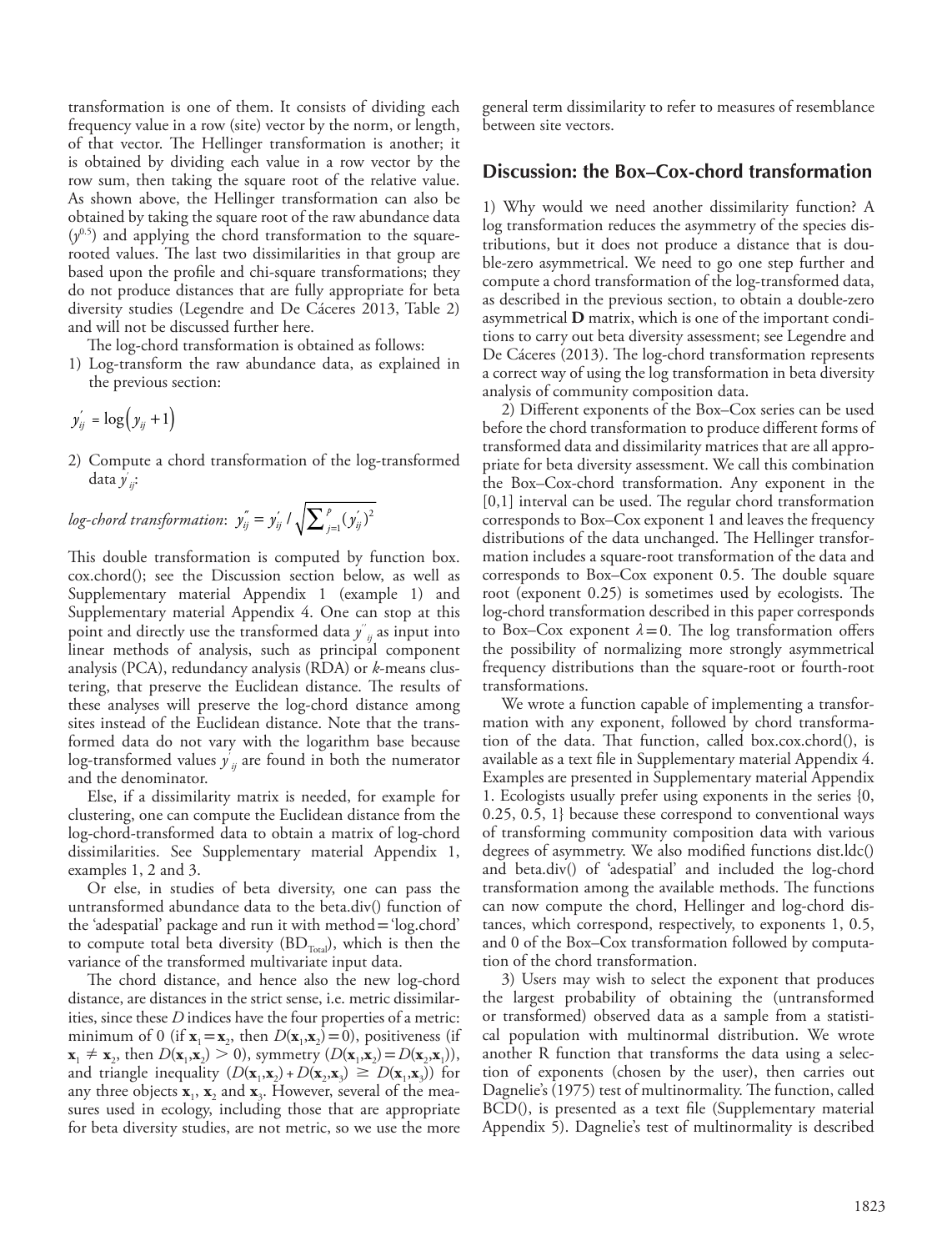in Supplementary material Appendix 3. That Appendix also reports the results of a simulation study indicating when the test has correct rates of type I error.

4) The Dagnelie test of multivariate normality requires that  $n > (rank + 1)$  where *n* is the number of observations and *rank* is the rank of the column-centred data matrix, or equivalently the rank of its covariance matrix. The rank of a covariance matrix is  $rank = min((n - 1), p)$  unless collinearity among the *p* variables further reduces the rank. When *n* is smaller than (*rank*+ 2), the Dagnelie test cannot be computed because all Mahalanobis distances to the multivariate centroid are equal. In that case, one could determine empirically which transformation of the community composition data produces the highest adjusted  $R$ -square, or the lowest  $AIC_c$ , in redundancy analysis (RDA) of the species data **Y** against explanatory (e.g. environmental) variables **X** of interest. The selected exponent could be used to transform community data prior to linear analyses such as RDA. This approach does not aim at normalizing the community data but at optimizing the linear relationships between the transformed data and the explanatory variables.

Supplementary material Appendix 2 presents transformation results for 7 data sets; six of them are multivariate data from the community ecology literature and the 7th is a simulated data set. In each case, we transformed the count data using exponents from 0 to 1 by steps of 0.1, plus exponent 0.25 which corresponds to the double square root, a transformation occasionally found in the ecological literature. The data raised to each exponent were then chordtransformed. All these data were submitted to a Dagnelie test of multivariate normality to determine which version provided the largest probability of obtaining the observed data as a sample from a statistical population with multinormal distribution: data with exponent transformation only or exponent plus chord transformation. Analysis shows that different data sets may be best transformed using any one of the exponents in the [0,1] range under investigation here. Using this strategy will produce data that are closer to multivariate normality. This may, in turn, lead to better analyses by Euclidean-based linear methods like PCA, RDA and *k*-means clustering.

5) When the community composition data are analysed by RDA with explanatory variables, a better approach would be to apply in turn various values of the Box–Cox exponent to the community data, compute the RDA, and test the normality of the residuals. A computer function could be written to carry out these analyses in a loop for a series

Supplementary material (Appendix ECOG-03498 at  $\leq$  [www.](http://www.ecography.org/appendix/ecog-03498) [ecography.org](http://www.ecography.org/appendix/ecog-03498)/appendix/ecog-03498>). Appendix 1-5.

of values of the Box–Cox exponent. One could then select the transformation that produces RDA residuals closest to normality.

Selecting the best normalizing transformation in a linear modelling situation is easy for univariate data, using function boxcox() of the MASS package in R. That function looks for the Box–Cox exponent that maximizes the log-likelihood described by Box and Cox (1964), yielding the best transformation of the model residuals to meet univariate normality. That function is only applicable to analyses conduced with the linear modelling functions lm() or aov() of R, though. It cannot be applied to multivariate data and to RDA.

*Acknowledgements* – We are thankful to Associate Editor Luis Mauricio Bini and two anonymous reviewers for interesting questions and suggestions during evaluation of the manuscript.

*Funding* – This research was supported by Natural Sciences and Engineering Research Council of Canada (NSERC) Discovery Grant no. 7738 to PL.

## **References**

- Box, G. E. P. and Cox, D. R. 1964. An analysis of transformations. – J. R. Stat. Soc. B 26: 211–243.
- Cavalli-Sforza, L. L. and Edwards, A. W. F. 1967. Phylogenetic analysis: models and estimation procedures. – Evolution 21: 550–570.
- Dagnelie, P. 1975. L'analyse statistique à plusieurs variables. Les Presses agronomiques de Gembloux, Gembloux, Belgium.
- Gauch, H. G. Jr and Whittaker, R. H. 1972. Coenocline simulation. – Ecology 53: 446–451.
- Legendre, P. 2014. Interpreting the replacement and richness difference components of beta diversity. – Global Ecol. Biogeogr. 23: 1324–1334.
- Legendre, P. and Gallagher, E. D. 2001. Ecologically meaningful transformations for ordination of species data. – Oecologia 129: 271–280.
- Legendre, P. and Legendre, L. 2012. Numerical ecology, 3rd English ed. – Elsevier Science.
- Legendre, P. and De Cáceres, M. 2013. Beta diversity as the variance of community data: dissimilarity coefficients and partitioning. – Ecol. Lett. 16: 951–963.
- Orlóci, L. 1967. An agglomerative method for classification of plant communities. – J. Ecol. 55: 193–206.
- Orlóci, L. 1978. Multivariate analysis in vegetation research, 2nd ed. – Dr. W. Junk.
- Preston, F. W. 1948. The commonness, and rarity, of species. – Ecology 29: 254–283.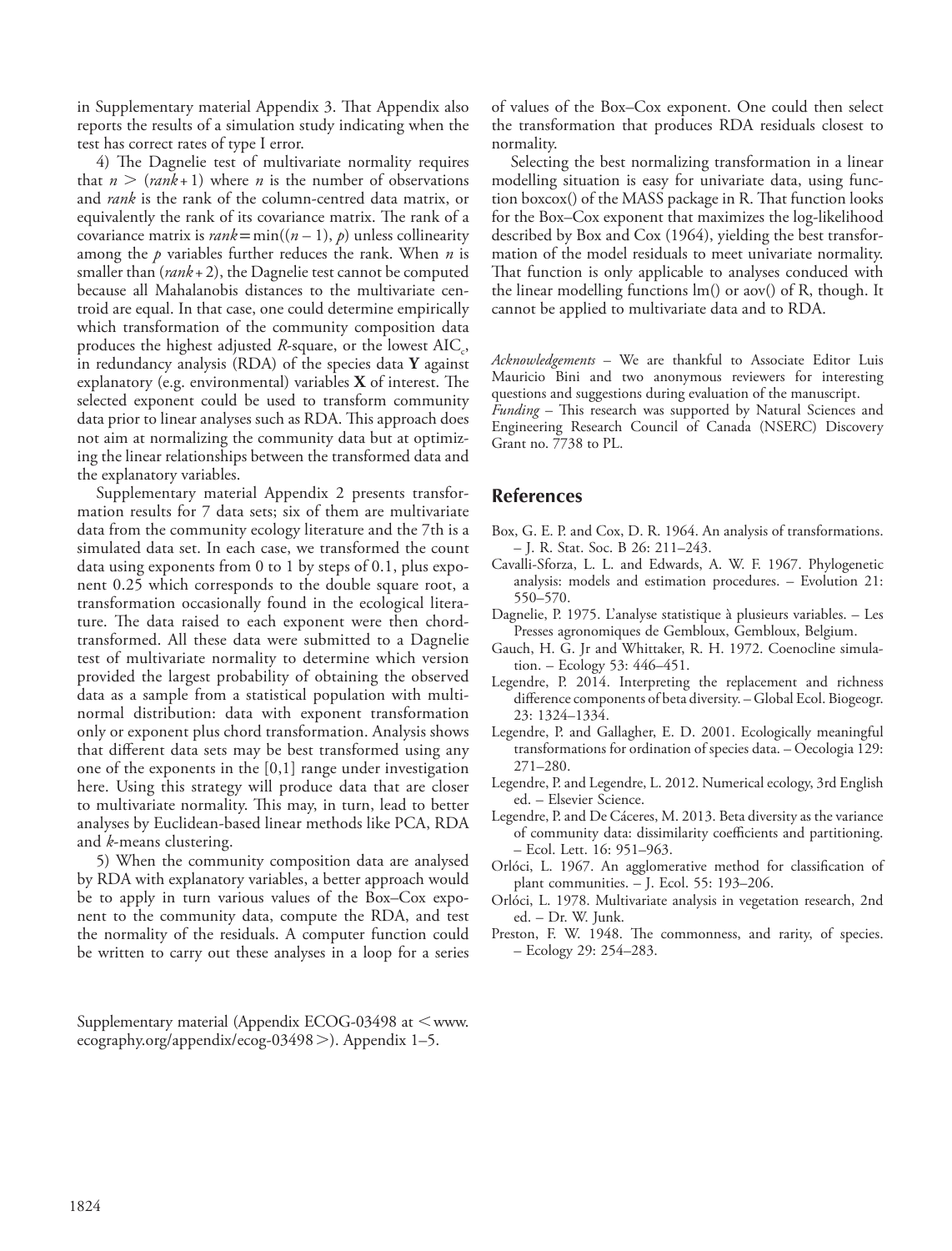*Supplementary material to:*

Legendre, P. and Borcard, D. 2018. Box-Cox-chord transformations for community composition data prior to beta diversity analysis. *Ecography* 41: 1820–1824. https://doi.org/10.1111/ecog.03498

# Appendix 1

# Example of log-chord transformation of multivariate data

This Appendix uses an example to describe the transformation of a data matrix into  $log(y+1)$ followed by the chord transformation. The *log-chord transformed data* can then be used directly as input into linear methods of analysis such as PCA, RDA or *k*-means partitioning, or used to compute a log-chord dissimilarity matrix **D**. Three calculation methods are presented.

The example uses a small subset of the mite data  $(70 \text{ site} \times 35 \text{ morpho-species})$ . The transformation is computed using the box.cox.chord() function found in the text file "box.cox.chord.R" (Appendix 4). The soil mite data, collected by D. Borcard, were first used in the paper of Borcard et al. (1992). They have been used as test data in a number of methodological papers and are available in the *vegan* R package. Package *adespatial*, available on CRAN, is required to run examples 2 and 3.

```
library(vegan)
data(mite)
### Select a small data set for the following calculations, so that
### the resulting D matrix will be small and easy to examine.
(mite.small < - mite[1:5,1:8])### Example 1: transformation using function box.cox.chord() (App. 4)
### Proof of concept for computation of the log.chord dissimilarity:
(mite.new.tr <- box.cox.chord(mite.small, bc.exp=0))
###
### Compute the log.chord D matrix using function dist() of {base}
(mite.log.chord.D <- dist(mite.new.tr))
### Example 2: compute the log.chord D matrix using dist.ldc
library(adespatial)
(mite.log.chord.D.2 <- dist.ldc(mite.small, "log.chord"))
### Example 3: compute the log.chord D matrix in two steps
### Log-transform the data, then compute
### the chord dissimilarity matrix with dist.ldc() of adespatial
tmp < - log(mite.small + 1)library(adespatial)
(mite.log.chord.D.3 <- dist.ldc(tmp, "chord"))
```
## Reference

Borcard, D., Legendre, P. and Drapeau, P. 1992. Partialling out the spatial component of ecological variation. Ecology 73: 1045–1055.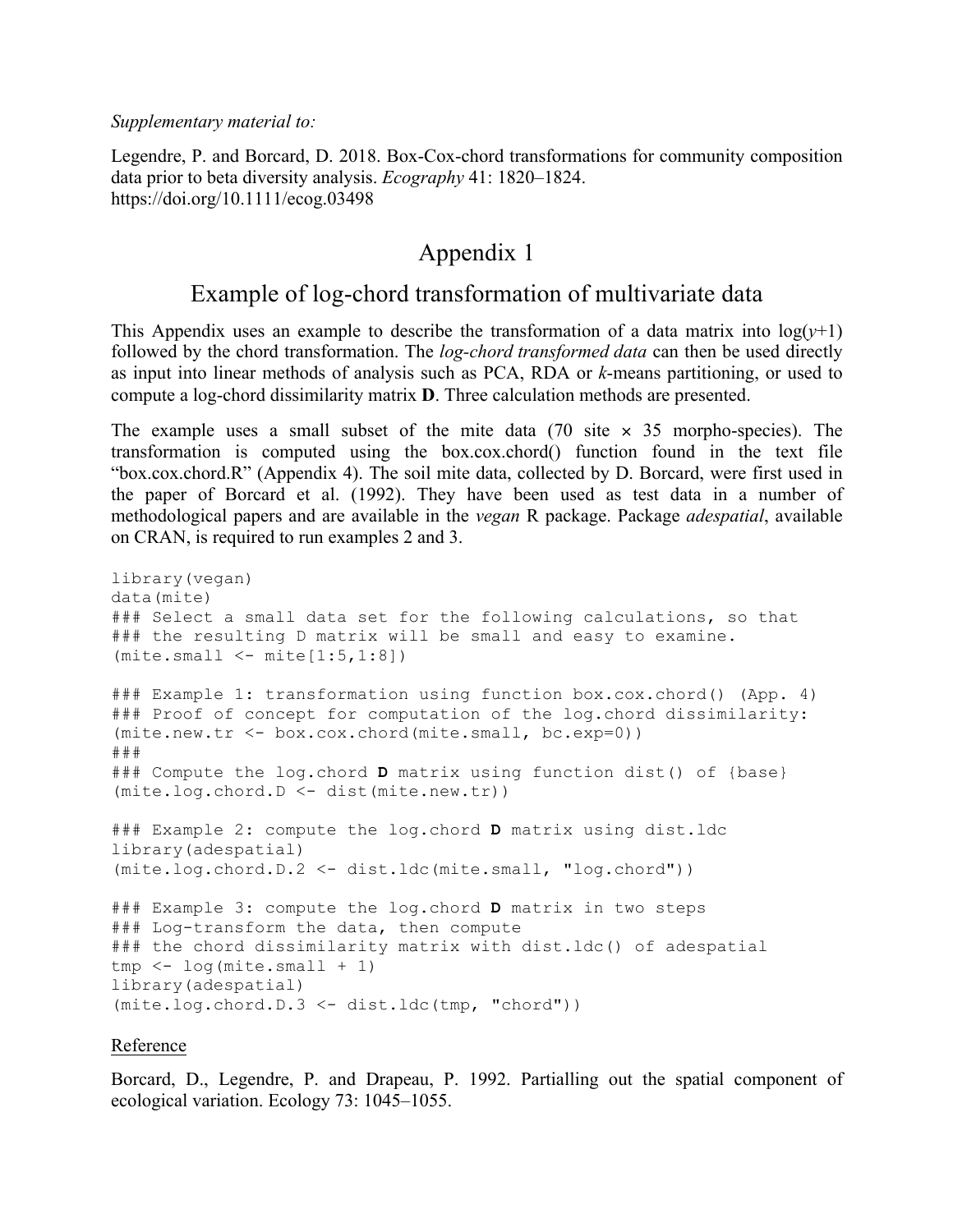# Appendix 2

# Examples of search for best Box-Cox transformation

This Appendix shows examples of Box-Cox transformations, with and without subsequent chord transformation, of real and simulated multivariate data matrices, followed by tests of multivariate normality.

1. **Mite data** (70 × 35), *vegan* package: best transformations obtained with exponents 0.7 and 0.8.

2. **Mite data, panphytophagous species** (70 × 23), *vegan* package: best transformations obtained with exponents 0.6 and 0.8.

3. **Mite data, microphagous species** (70 × 12), *vegan* package: best transformations obtained with exponents 0.2 and 0.5.

4. **Spider data** (28 × 12) available from http://adn.biol.umontreal.ca/~numericalecology/data/: best transformations obtained with exponents 0.2 and 0.1.

5. **Ichtyo data** (32 × 9), *ade4* package: best transformations obtained with exponents 0.2 and 1.0.

6. **Baran95 data** (95 × 33), *ade4* package: best transformations obtained with exponent 0.1.

7. **Simulated random lognormal data**: best transformations obtained with exponents 0.1 and log.

These examples show that different data sets are best transformed using different exponents, followed by the chord transformation. Users should preferably choose the combination of "exponent plus chord transformation" that yields the most normal data when this is the data set that will be analysed by methods of multivariate analysis.

One may prefer to use the transformation that maximizes the multivariate normality of the data before or after the chord transformation.

The BCD.R function used in these analyses is displayed in Appendix 5.

Output details of the BCD.R function for the 7 data sets follow. The function output is a table showing the Box-Cox exponent in the first column of each row. In columns 2 and 3, one finds the Shapiro-Wilk *W* statistic (BC\_W) of the Dagnelie test of multivariate normality and associated pvalue (BC p-val) after the exponent has been applied to the original data. Columns 4 and 5 show the same statistics (BC.chord\_W and BC.chord\_p-val) after the chord transformation has been applied to the Box-Cox transformed data.

In each table of results, the statistics corresponding to the most normal data sets after Box-Cox and Box-Cox+chord transformations are **in bold**.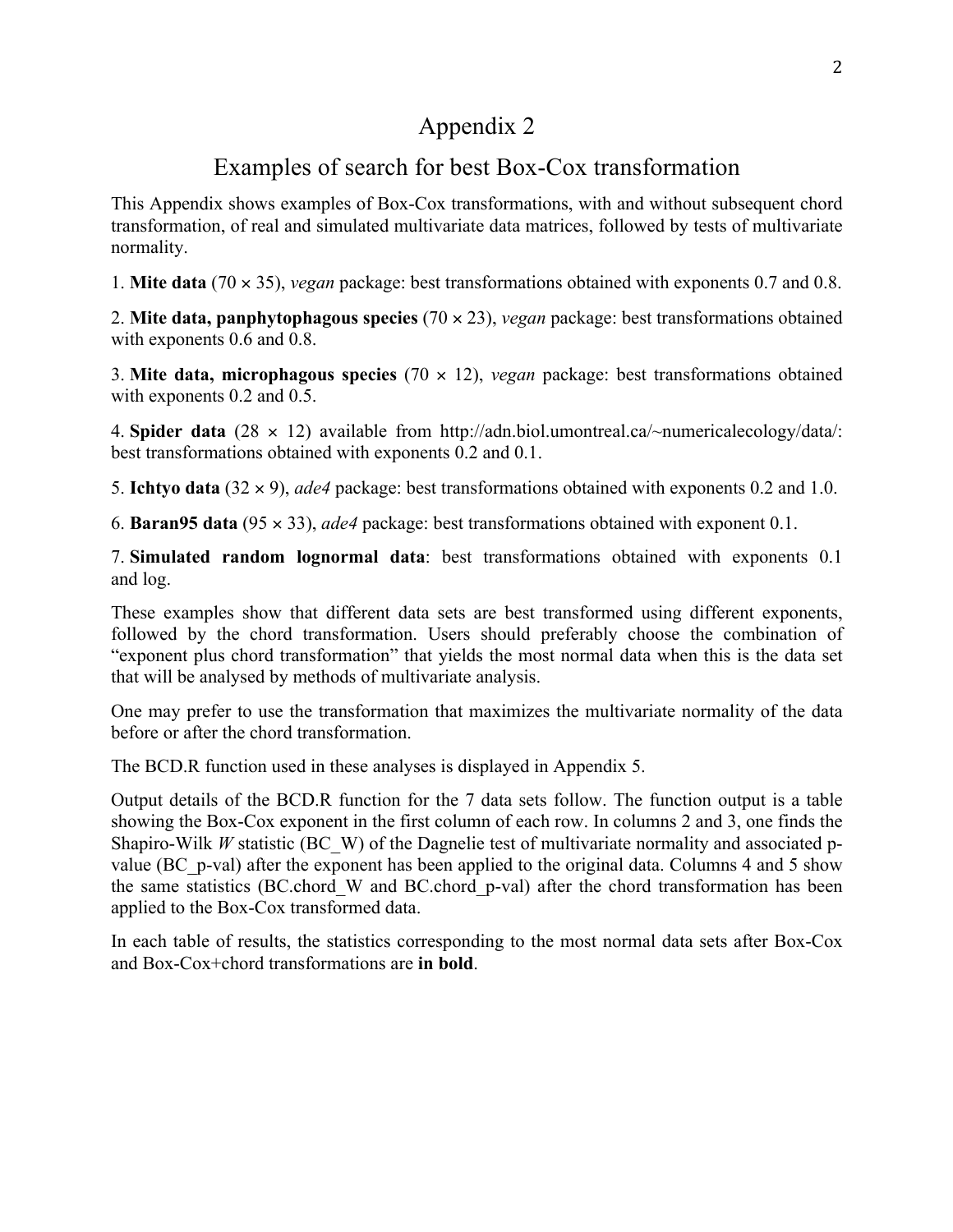## **1. Mite data, full data matrix**

The mite data are available in package *vegan* library(vegan) data(mite)

```
( out1 = BCD(mite, chord=TRUE) )
    BC.exp BC_W BC_p-val BC.chord_W BC.chord_p-val
[1,] 0.00 0.9603061 0.02602953 0.9419801 0.002819179
[2,] 0.10 0.9530738 0.01053773 0.9610871 0.028754177
[3,] 0.20 0.9583455 0.02030527 0.9569133 0.016960910
[4,] 0.25 0.9568211 0.01676630 0.9504914 0.007693903
[5,] 0.30 0.9603525 0.02618375 0.9539955 0.011802819
[6,] 0.40 0.9682930 0.07296080 0.9553200 0.013904805
[7,] 0.50 0.9697667 0.08841214 0.9583125 0.020220975
[8,] 0.60 0.9705510 0.09792945 0.9645633 0.044949363
[9,] 0.70 0.9731090 0.13657654 0.9712284 0.106965366 <= Best Box-Cox
[10,] 0.80 0.9727516 0.13039029 0.9745991 0.165558765 <= Best Box-Cox+chord
[11,] 0.90 0.9695962 0.08646857 0.9741643
[12,] 1.00 0.9652421 0.04907666 0.9726766 0.129127979
```
dim(mite) [1] 70 35

# Note —  $n < 3<sup>*</sup>p$ , hence the test is too liberal. If H<sub>0</sub> is not rejected in this situation (e.g. when p  $> 0.05$ ), the result is trustworthy; the hypothesis of normality cannot be rejected.

----------

## **2. Mite data, 23 panphytophagous species**

```
The mite data are available in package vegan
library(vegan)
data(mite)
The 23 panphytophagous species are:
panphyto <- c(2:6,12,13,16:22,24:29,31:33)
( out2 = BCD(mite[,panphyto], chord=TRUE) )
     BC.exp BC W BC p-val BC.chord W BC.chord p-val
 [1,] 0.00 0.9707035 0.099896315 0.9554181 0.01407531
 [2,] 0.10 0.9509091 0.008092884 0.9677674 0.06813249
 [3,] 0.20 0.9619885 0.032267774 0.9668447 0.06042394
 [4,] 0.25 0.9671025 0.062484201 0.9646912 0.04569879
 [5,] 0.30 0.9669149 0.060978084 0.9613699 0.02981177
 [6,] 0.40 0.9665992 0.058526060 0.9549857 0.01333983
 [7,] 0.50 0.9743179 0.159671920 0.9569023 0.01693773
 [8,] 0.60 0.9790461 0.290016669 0.9610209 0.02851221 <= Best Box-Cox
[9,] 0.70 0.9753870 0.183171576 0.9652367 0.04904228
[10,] 0.80 0.9700347 0.091556520 0.9654409 0.05035754 <= Best Box-Cox+chord
[11,] 0.90 0.9644316 0.044190770 0.9624732 0.03433710
[12,] 1.00 0.9567580 0.016634525 0.9582571 0.02008019
```
dim(mite[,panphyto]) [1] 70 23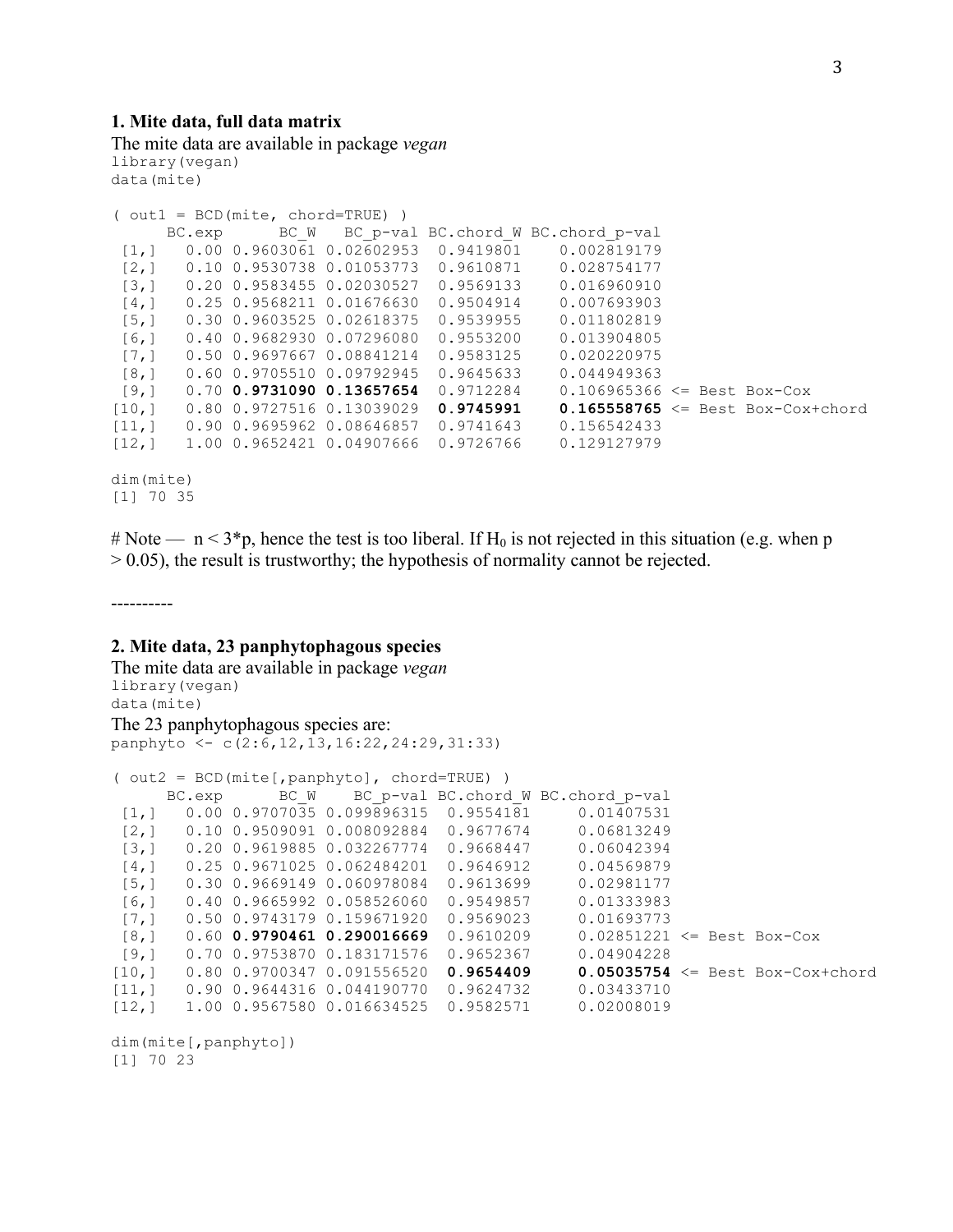# Note —  $n > 3<sup>*</sup>p$ : the test has correct type I error. At the 0.05 significance level, if  $p > 0.05$ , the hypothesis of multivariate normality cannot be rejected.

----------

## **3. Mite data, 12 microphagous species**

```
The mite data are available in package vegan
library(vegan)
data(mite)
The 12 microphagous species are:
microphyto <- c(1,7:11,14,15,23,30,34,35)
```

```
( out3 = BCD(mite[,microphyto], chord=TRUE) )
    BC.exp BC W BC p-val BC.chord W BC.chord p-val
 [1,] 0.00 0.9389853 0.0020038883 0.9525446 0.0098762913
 [2,] 0.10 0.9694429 0.0847579427 0.9137939 0.0001421749
[3,] 0.20 0.9820120 0.4123702927 0.9389190 0.0019889337 <= Best Box-Cox
[4,] 0.25 0.9791737 0.2945817873 0.9474531 0.0053454700
[5,] 0.30 0.9768387 0.2203113404 0.9535511 0.0111742005
[6,] 0.40 0.9542870 0.0122350834 0.9605179 0.0267410108
[7,] 0.50 0.9473766 0.0052970920 0.9623839 0.0339459038 <= Best Box-Cox+chord
[8,] 0.60 0.9433451 0.0033005076 0.9561124 0.0153456846
[9,] 0.70 0.9377345 0.0017407543 0.9554642 0.0141560551
[10,] 0.80 0.9313931 0.0008663729 0.9558659 0.0148815865
[11,] 0.90 0.9255321 0.0004650655 0.9538361 0.0115731823
[12,] 1.00 0.9180240 0.0002159836 0.9489935 0.0064242512
dim(mite[,microphyto])
```
[1] 70 12

# Note —  $n > 3$ \*p and < 7.5\*p: the test has correct type I error. At the 0.05 significance level, if  $p > 0.05$ , the hypothesis of multivariate normality cannot be rejected.

----------

## **4. Spider data**

Available from http://adn.biol.umontreal.ca/~numericalecology/data/

```
( out4 = BCD(spiders, chord=TRUE) )
    BC.exp BC W BC p-val BC.chord W BC.chord p-val
[1,] 0.00 0.9181606 0.031245851 0.9804109 0.86013321
[2,] 0.10 0.9685690 0.542784991 0.9819122 0.89345046 <= Best Box-Cox+chord
[3,] 0.20 0.9762135 0.752131082 0.9587561 0.32565132 <= Best Box-Cox
 [4,] 0.25 0.9715565 0.622891779 0.9544723 0.25610404
 [5,] 0.30 0.9470945 0.167369454 0.9708013 0.60223169
[6,] 0.40 0.9046355 0.014714676 0.9700679 0.58240671
[7,] 0.50 0.9265783 0.050572929 0.9470717 0.16714642
[8,] 0.60 0.9319738 0.069146153 0.9433082 0.13416276
[9,] 0.70 0.9321922 0.070030999 0.9378295 0.09734019
[10,] 0.80 0.9225437 0.040105550 0.9348596 0.08182024
[11,] 0.90 0.9084913 0.018187368 0.9314085 0.06690839
[12,] 1.00 0.8941633 0.008373844 0.9266658 0.05082874
```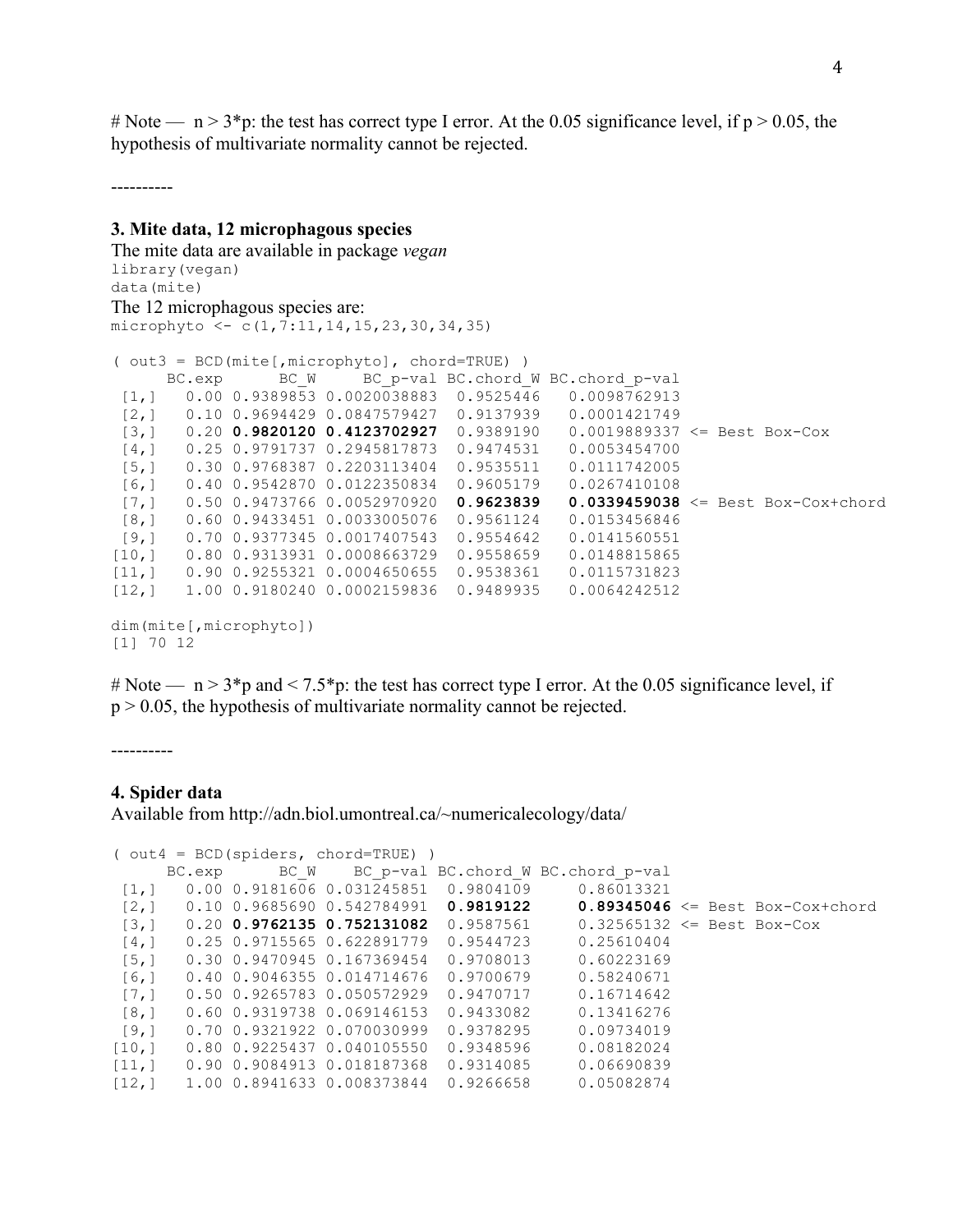# Note —  $n < 3<sup>*</sup>p$ , hence the test is too liberal. If H<sub>0</sub> is not rejected in this situation (e.g. when p  $> 0.05$ ), the result is trustworthy; the hypothesis of normality cannot be rejected.

----------

#### **5. ichtyo data**

```
The data are available in package ade4
library(ade4)
data(ichtyo)
( res.ich = BCD(ichtyo$tab, chord=TRUE) )
    BC.exp BC W BC p-val BC.chord W BC.chord p-val
 [1,] 0.00 0.9772254 0.71584034 0.9663527 0.40528267
 [2,] 0.10 0.9509547 0.15340171 0.9404767 0.07723569
 [3,] 0.20 0.9848224 0.92117555 0.9565073 0.21990253 <= Best Box-Cox
 [4,] 0.25 0.9830138 0.88086210 0.9606957 0.28695288
 [5,] 0.30 0.9726086 0.57430371 0.9607060 0.28713777
 [6,] 0.40 0.9700021 0.49945594 0.9586042 0.25144776
[7,] 0.50 0.9664837 0.40842375 0.9496523 0.14088281
[8,] 0.60 0.9482464 0.12849457 0.9407500 0.07862820
[9,] 0.70 0.9300625 0.03931990 0.9438962 0.09661361
[10,] 0.80 0.9225076 0.02432857 0.9560140<br>[11,] 0.90 0.9212837 0.02252885 0.9638683
[11,] 0.90 0.9212837 0.02252885 0.9638683 0.34916082
[12,] 1.00 0.9228731 0.02489464 0.9655391 0.38617609 <= Best Box-Cox+chord
dim(ichtyo$tab)
```
[1] 32 9

----------

# Note —  $n > 3<sup>*</sup>p$  and  $\lt 7.5<sup>*</sup>p$ : the test has correct type I error. At the 0.05 significance level, if  $p > 0.05$ , the hypothesis of multivariate normality cannot be rejected.

```
6. baran95 data
The data are available in package ade4
library(ade4)
data(baran95)
( res.baran95 = BCD(baran95$fau, chord=TRUE) )
    BC.exp BC W BC p-val BC.chord W BC.chord p-val
 [1,] 0.00 0.9894593 0.65611464 0.9794748 0.141788600
 [2,] 0.10 0.9946292 0.97084927 0.9868997 0.468508483 <= Best Box-Cox
[3,] 0.20 0.9938864 0.94596086 0.9806581 0.173362783 and Box-Cox+chord
[4,] 0.25 0.9936129 0.93448592 0.9779096 0.108437094
[5,] 0.30 0.9914625 0.80734280 0.9769826 0.092449482
 [6,] 0.40 0.9884609 0.57991662 0.9794200 0.140470587
 [7,] 0.50 0.9879013 0.53860631 0.9858741 0.402931113
[8,] 0.60 0.9874182 0.50411127 0.9854637 0.378614164
[9,] 0.70 0.9860602 0.41432926 0.9816065 0.203342446
[10,] 0.80 0.9836253 0.28347171 0.9752519 0.068613607
```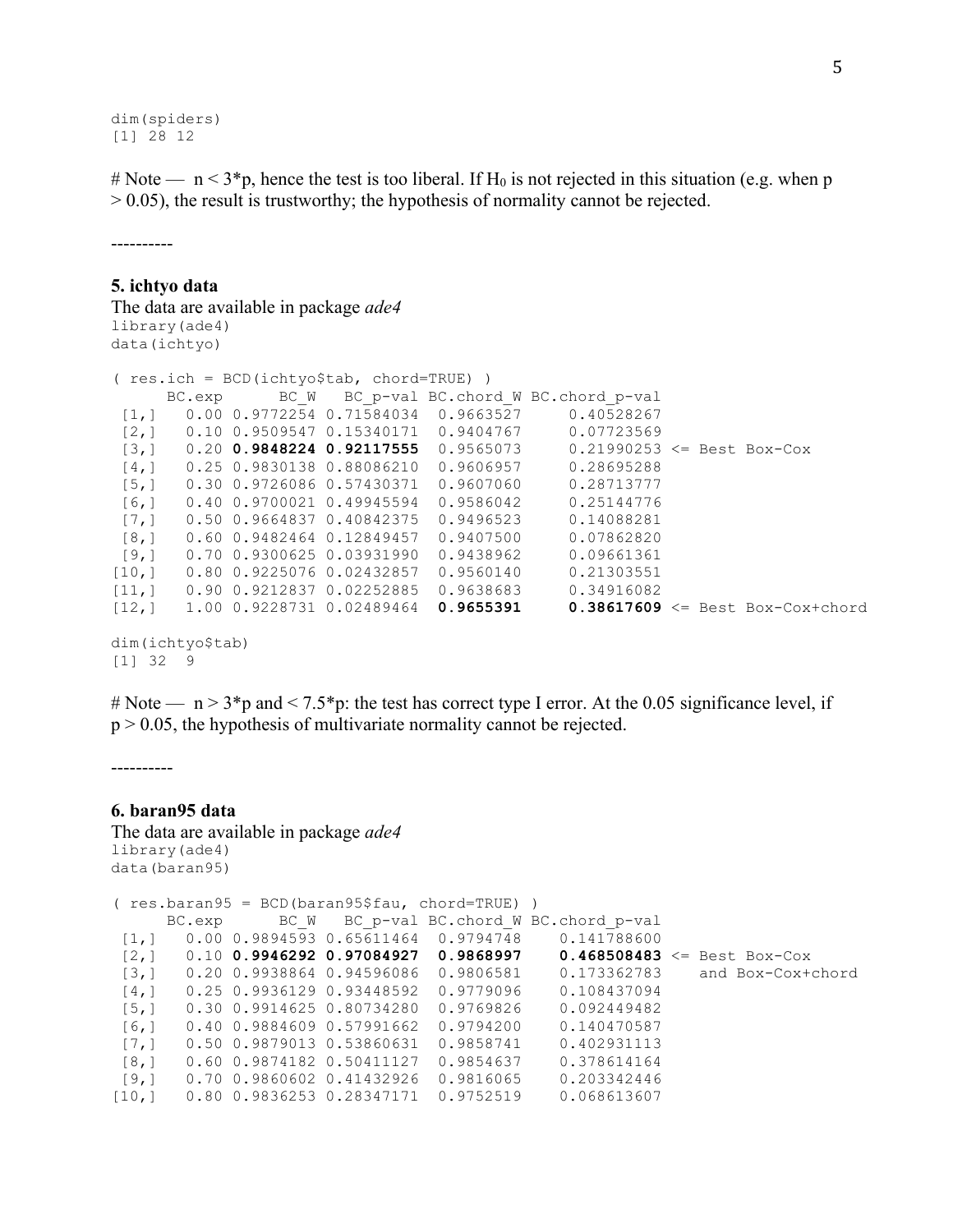[11,] 0.90 0.9786790 0.12374654 0.9678170 0.019352968 [12,] 1.00 0.9723297 0.04153992 0.9602194 0.005604097

```
dim(baran95$fau)
[1] 95 33
```
# Note —  $n < 3<sup>*</sup>p$ , hence the test is slightly too liberal. If H<sub>0</sub> is not rejected in this situation (e.g. when  $p > 0.05$ ), the result is trustworthy; the hypothesis of normality cannot be rejected.

----------

## **7. Random lognormal species-like data**

```
Generate a (100\times20) matrix of lognormally distributed integers:
n=100; p=20
mat2 < - matrix(round(exp(rnorm((n*p),mean=0,sd=2.5))),n,p)
```
### # How many zeros are found in that data matrix?

```
length(which (mat2==0)) # How many zeros = 803
length(which(mat2==0))/(n*p) # Proportion of zeros = 0.402
```
( out6 = BCD(mat2, chord=TRUE) )

```
BC.exp BC W BC p-val BC.chord W BC.chord p-val
 [1,] 0.00 0.9804151 1.431889e-01 0.9859730 3.723374e-01 <= Best Box-Cox+chord
[2,] 0.10 0.9949069 9.726818e-01 0.9836121 2.511896e-01 <= Best Box-Cox
[3,] 0.20 0.9805744 1.473243e-01 0.9831265 2.310064e-01
[4,] 0.25 0.9774183 8.349209e-02 0.9855276 3.464196e-01
[5,] 0.30 0.9686773 1.752362e-02 0.9822390 1.978718e-01
[6,] 0.40 0.9460294 4.585089e-04 0.9695589 2.045315e-02
[7,] 0.50 0.9264652 3.153650e-05 0.9602401 4.183005e-03
[8,] 0.60 0.9063748 2.855237e-06 0.9496614 7.881005e-04
[9,] 0.70 0.8867167 3.531224e-07 0.9382393 1.508004e-04
[10,] 0.80 0.8664618 5.060082e-08 0.9246952 2.519923e-05
[11,] 0.90 0.8471390 9.310615e-09 0.9058429 2.689940e-06
[12,] 1.00 0.8286615 2.082671e-09 0.8869547 3.617015e-07
dim(mat2)
```
[1] 100 20

==========

# Note —  $n > 3<sup>*</sup>p$  and  $\lt 7.5<sup>*</sup>p$ : the test has correct type I error. At the 0.05 significance level, if  $p > 0.05$ , the hypothesis of multivariate normality cannot be rejected.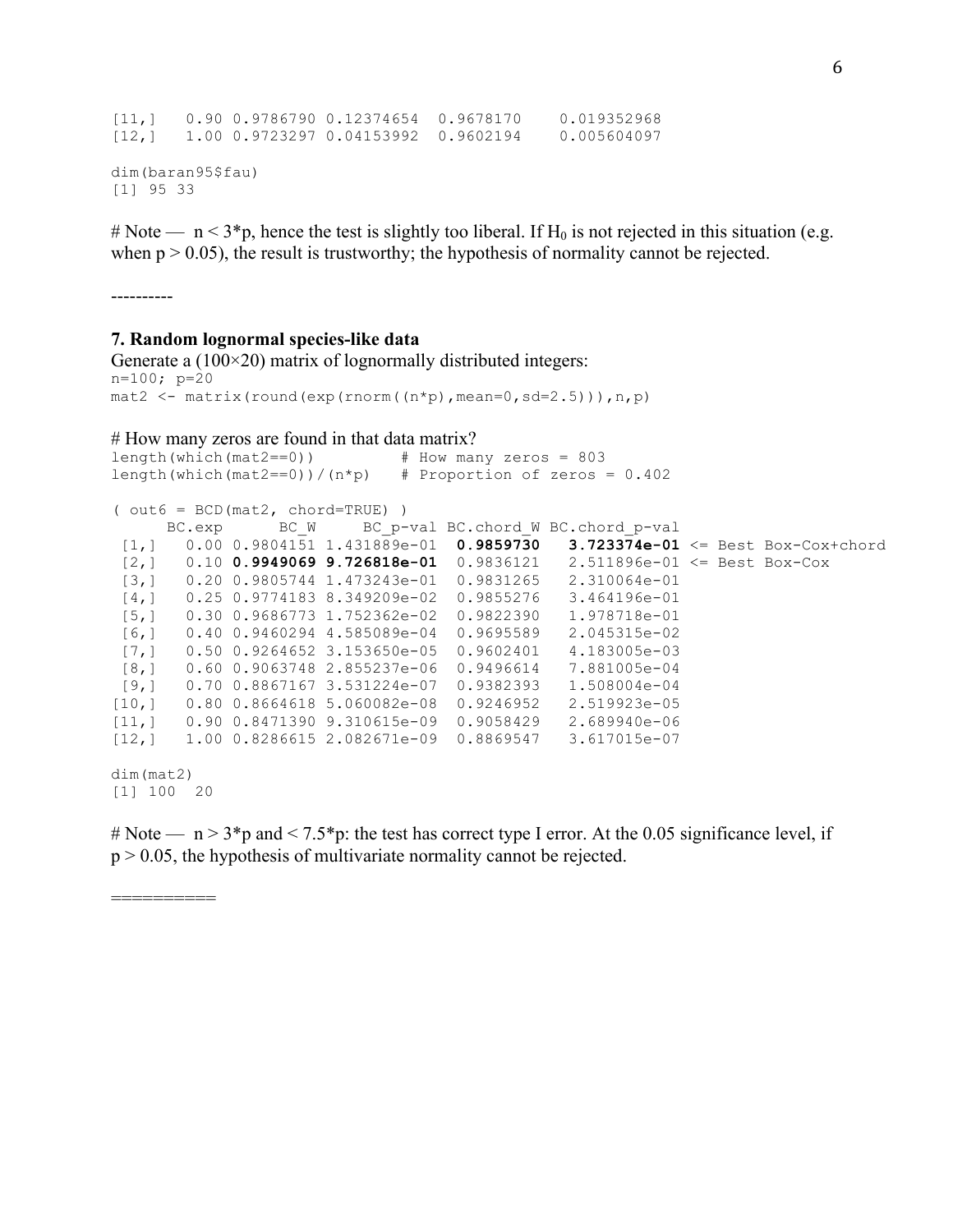## Appendix 3

## The Dagnelie test of multivariate normality

Dagnelie (1975) proposed an elegant way of testing the multivariate normality of a set of multivariate observations. This Appendix describes the method.

The Dagnelie method is based on the Mahalanobis generalized distance. Generalized distances are computed, in multivariate space, between each object and the multivariate mean of all objects. The distance between object  $\mathbf{v}_i$  and the mean point  $\overline{\mathbf{v}}$  is computed as:

$$
D(\mathbf{y}_i, \overline{\mathbf{y}}) = \sqrt{\mathbf{y}_{c,i} \mathbf{S}^{-1} \mathbf{y}_{c,i}}'
$$
eq. 1

where  $y_{c,i}$  is row vector *i* in the matrix of column-centred data and **S** is the multivariate variancecovariance matrix. For standardized variables  $z_i$ , eq. 1 becomes:

$$
D(\mathbf{y}_i, \overline{\mathbf{y}}) = \sqrt{\mathbf{z}_i \, \mathbf{R}^{-1} \mathbf{z}_i'}
$$
 eq. 2

where **R** is the correlation matrix. Dagnelie's approach is that, for multinormal data, the generalized distances should be normally distributed. He suggested to visually examine the cumulative frequency distribution and determine if the distribution of distances seemed normal. Actually, the generalized distances can be subjected to a Shapiro-Wilk test of normality, whose conclusions are applied to the multinormality of the original multivariate data. This is our improvement of Dagnelie's method.

The Dagnelie test of multinormality requires that  $n > (rank+1)$ , where *n* is the number of observations and *rank* is the rank of the column-centred data matrix, or equivalently the rank of its covariance matrix. The rank of a covariance matrix is  $min((n-1), p)$  unless collinearity among the *p* variables further reduces the rank. When the covariance matrix is not of full rank, its inverse can still be computed using generalized inversion through singular value decomposition (SVD). However, when *n* is smaller than (*rank*+2), the Dagnelie test cannot be computed because all Mahalanobis distances to the multivariate centroid are all equal.

Numerical simulations conducted by one of us (D. Borcard) for type I error, using normal random deviates, showed the following:

• The Dagnelie test of normality, based on the Shapiro-Wilk test of Mahalanobis generalized distances, is not meant to be used with univariate data; in simulations conducted with univariate data, the type I error rate was higher than the significance level for all values of *n*. The Shapiro-Wilk test of univariate normality should be used in that case.

• The test had correct levels of type I error for values of *n* between 3*p* and 7.5*p*, where *n* is the number of objects and *p* the number of variables in the data table (simulations with  $1 \le p \le 50$ ).

• Outside that range of *n* values, the results were too liberal, meaning that the test rejected too often the null hypothesis of normality.

• For  $p = 2$ , the simulations showed the test to be valid for  $6 \le n \le 11$  and too liberal outside that range of *n* values.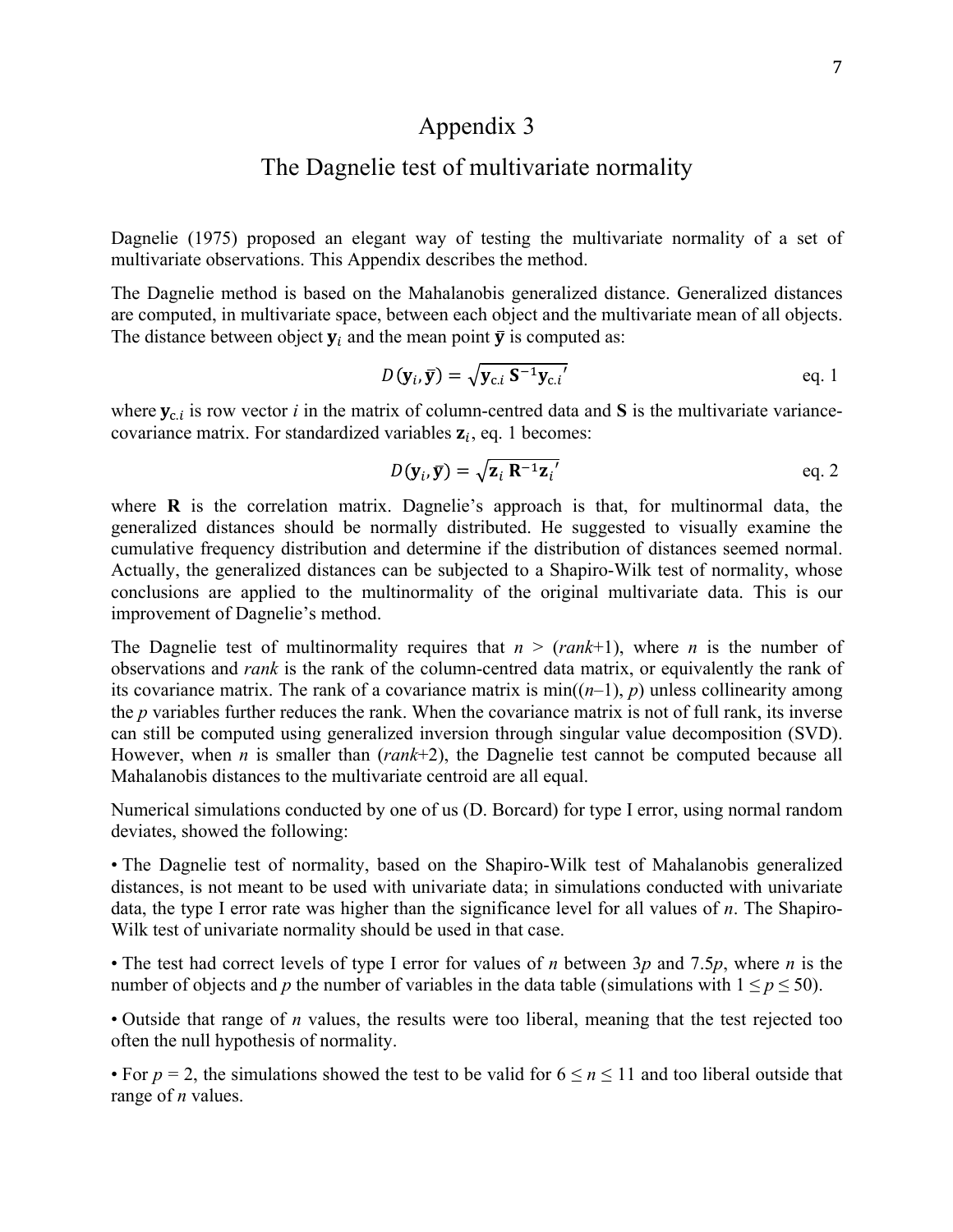• If H0 is *not* rejected in a situation where the test is too liberal, the result is trustworthy.

An R function to carry out this test, dagnelie.test(), is available in package ade4 (Dray et al. 2017) on CRAN. An alternative method is the Henze-Zirker test of multinormality, available in function hzTest() of the R package *MVN* (Korkmaz et al. 2014). Numerical simulations conducted by D. Borcard showed that the Henze-Zirker test has correct rates of type I error for a large range of combinations of number of objects (*n*) and variables (*p*).

## Reference

Dagnelie, P. 1975. L'analyse statistique à plusieurs variables. Les Presses agronomiques de Gembloux, Gembloux (Belgium).

Dray, S., A.-B. Dufour and J. Thioulouse, with contributions from T. Jombart, S. Pavoine, J. R. Lobry, S. Ollier, D. Borcard, P. Legendre and A. Siberchicot. 2017. ade4: Analysis of ecological data: Exploratory and Euclidean methods in environmental sciences. R package version 1.7-10. https://cran.r-project.org/package=ade4.

Korkmaz, S., Goksuluk, D. and Zararsiz, G. 2014. MVN: An R package for assessing multivariate normality. The R Journal 6: 151–162.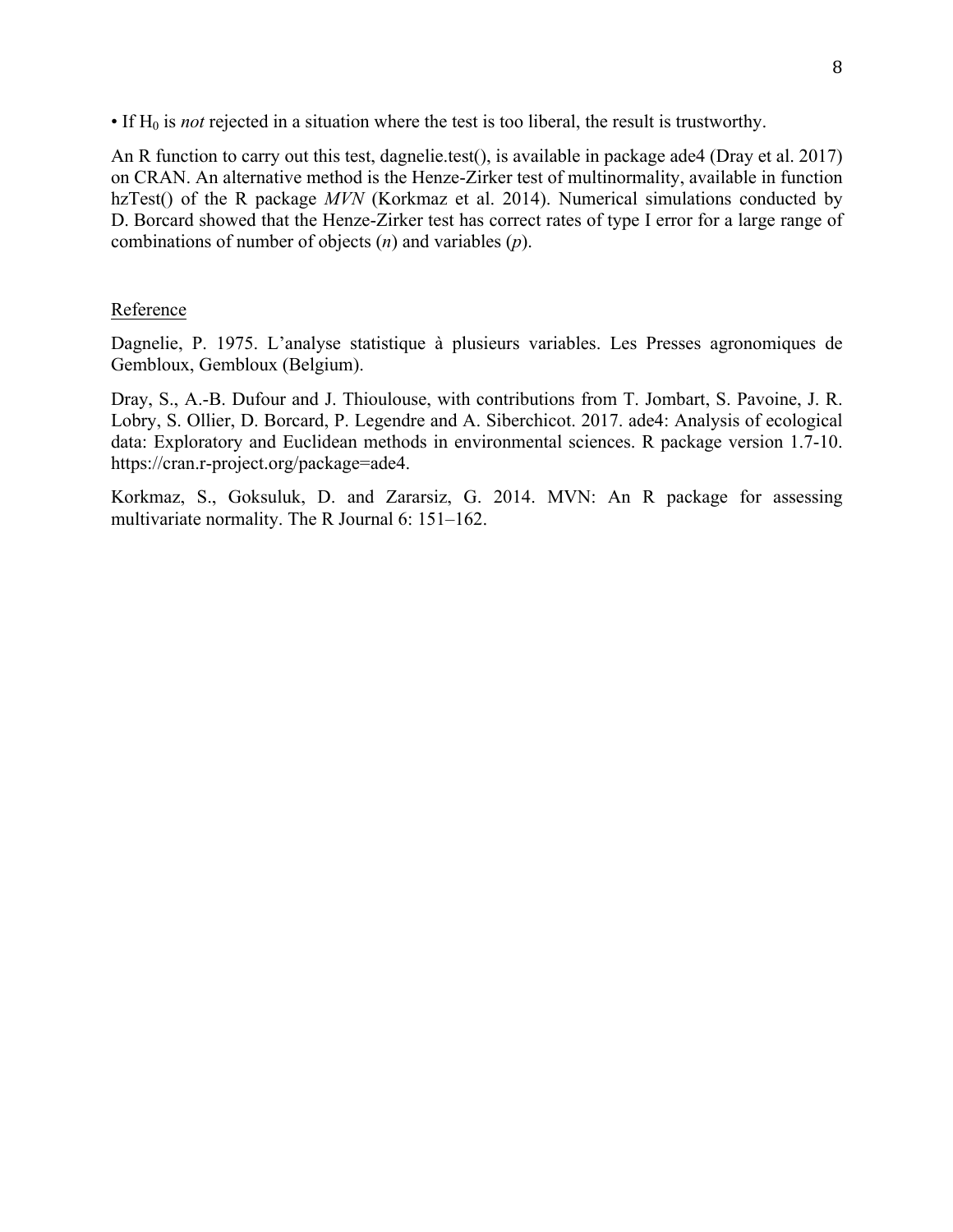```
# Appendix 4, R function¬
#¬
# An R function to compute the box.cox.chord transformation.¬
#' Compute the box.cox.chord transformation on quantitative community composition
#' data for any exponent. Usual exponents are larger than or equal to 0.
#'¬
#' Arguments --¬
#' @param mat : matrix or data.frame of quantitative non-negative community
#' composition data (frequencies, biomasses, energy measures, etc.)¬
#' @param bc.exp : Box-Cox exponent to the data before chord transformation.
#' Usual exponent values are \{1, 0.5, 0.25, 0\}, where
#' bc.exp=1: no transformation;
#' bc.exp=0.5: square-root transformation;
#' bc.exp=0.25: fourth-root (or double square-root) transformation;
\#' bc.exp=0: log(y+1) transformation (default value).
#' Default value: bc \cdot exp=0 (log(y+1) transformation).
#'¬
#' Value --#' A Box-Cox+chord transformed matrix of the same size as the original data 
matrix.
#<sup>1</sup>#' Author:: Pierre Legendre¬
#' License: GPL (>=2)box.cox.chord <- ¬
    function(max,bc \cdot exp=0)
\{# Internal function¬
vec.norm <- function(vec) sqrt(sum(vec^2))
#chck \leq apply(mat, 1, sum)
if(any(chck == 0)) stop("Rows",which(chck==0)," of the data matrix sum to 0")
#¬
# Apply the user-selected Box-Cox exponent (bc.exp) to the frequency data¬
if(bc.exp==0) \{tmp \leftarrow \text{log}(\text{mat}+1)} else \{tmp <- mat^bc.exp
    }¬
row.norms \leq apply(tmp, 1, vec.norm)
#¬
# Apply the chord transformation to matrix "tmp" before returning it¬
res \leq sweep(tmp, 1, row.norms, "/")
}¬
```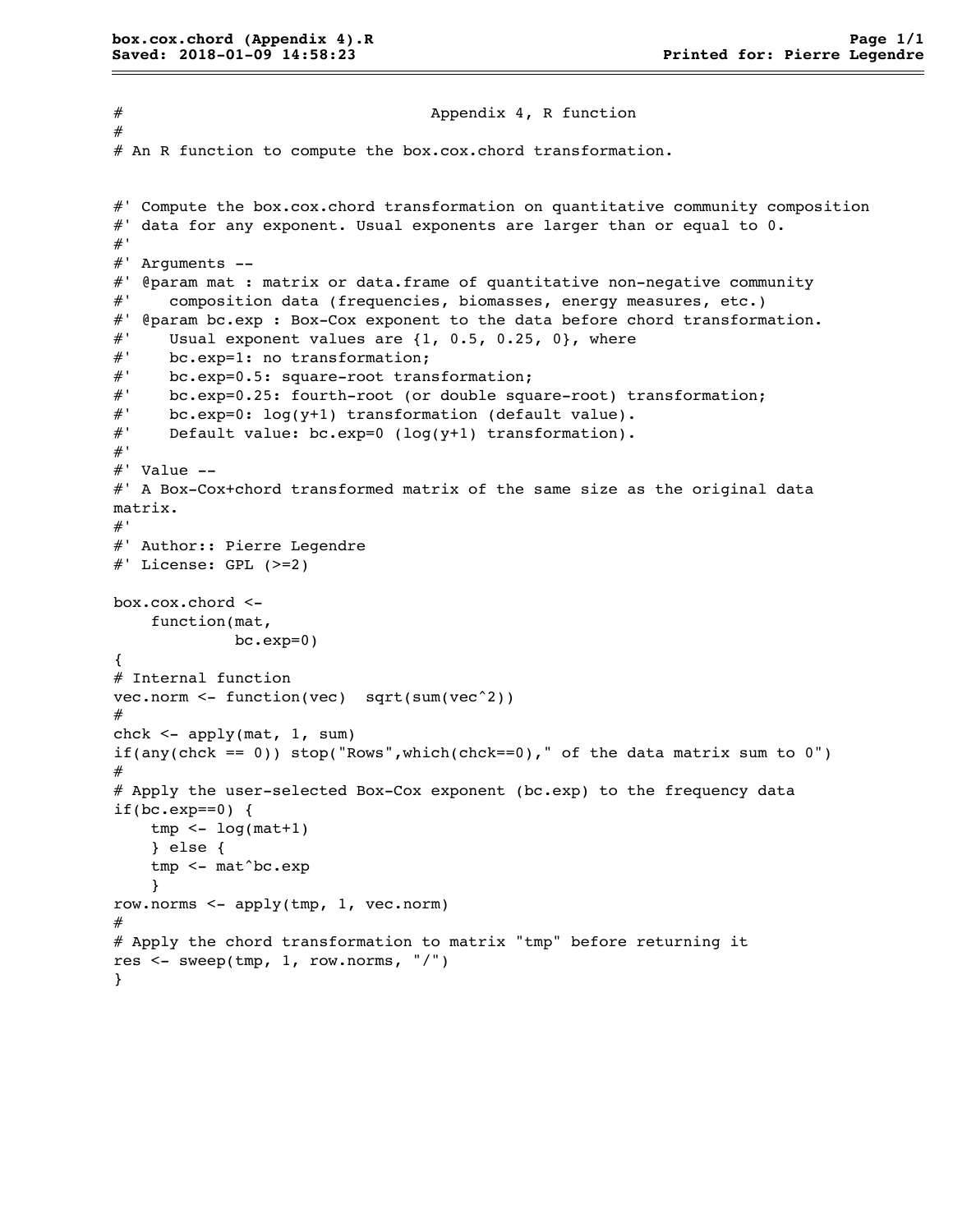```
# Appendix 5, R function¬
#¬
# An R function to find the best exponent for Box-Cox transformation to normality.
#' Box-Cox transformation: find the best exponent to reach multivariate normality.
#<sup>1</sup>#' Box-Cox-Dagnelie (BCD) method - Transform the data using different exponents.
#' Default: exponents in the [0,1] interval by steps of 0.1. Test the multivariate
#' normality of the data after each transformation using function dagnelie.test()
#' from package ade4.¬
#' Note: the Dagnelie test requires that n > (rank+1) where 'n' is the number of
#' obsevations and 'rank' is the rank of the covariance matrix.
#'¬
#' Arguments --¬
#' @param mat Multivariate data table (object class: matrix or data.frame).¬
#' @param bc.exp vector of exponents from the Box-Cox series for transformation,
#' for example bc.exp = c(0,0.1,0.2,0.25,0.3,0.4,0.5,0.6,0.7,0.8,0.9,1)#' Positive and negative exponents are allowed by the function, although
#' it is recommended to use exponent values in the range [0,1].
#' @param chord Chord-transform the data and recompute the Dagnelie test of
#' normality. Default: chord=TRUE; if chord=FALSE, do not transform data and
#' do not recompute the test.
#'¬
#' Value --¬
#' A table showing the Box-Cox exponent in the first column of each row. In
#' columns 2 and 3, one finds the Shapiro-Wilk W statistic (BC W) of the Dagnelie
#' test of multivariate normality and the associated p-value (BC_p-val) after the
#' exponent has been applied to the original data. Columns 4 and 5 show the same
#' statistics(BC.chord_W and BC.chord_p-val) after the chord transformation has
#' been applied to the Box-Cox transformed data.
#'
#' References --¬
#' Dagnelie, P. 1975. L'analyse statistique a plusieurs variables.
#' Les Presses agronomiques de Gembloux, Gembloux, Belgium.¬
#<sup>1</sup>#' Legendre, P. and L. Legendre. 2012. Numerical ecology, 3rd English
#' edition. Elsevier Science BV, Amsterdam, The Netherlands.¬
#'¬
#' Author Pierre Legendre¬
#' License GPL (>=2)
BCD < -function(mat,
              bc.exp=c(0,0.1,0.2,0.25,0.3,0.4,0.5,0.6,0.7,0.8,0.9,1), ¬
              chord=TRUE)¬
\overline{\mathcal{L}}# Internal function¬
vec.norm \leq function(vec) sqrt(x) sqrt(sum(vec^2))
#¬
require(ade4)¬
epsilon <- sqrt(.Machine$double.eps)¬
mat <- as.matrix(mat)
n \leq -nrow(mat)p \le -\text{ncol}(\text{mat})n.exp <- length(bc.exp)¬
```